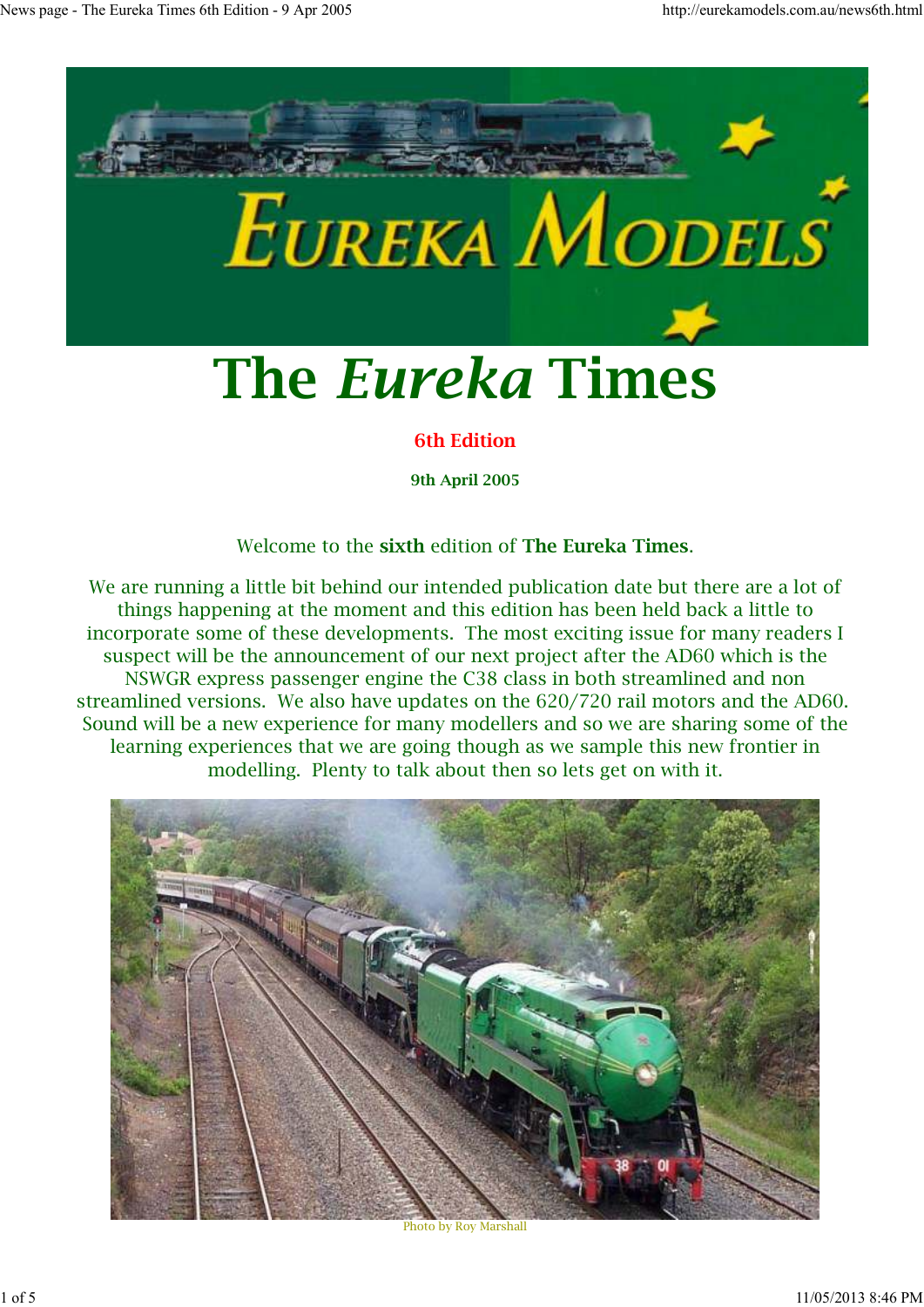# **The NSWGR 38 Class**

Our next project after the AD60 will be the NSWGR 38 class in both streamlined and non streamlined versions. Design work has been underway for some time now and is almost complete and we expect to see drawings shortly. This suggests that the likely delivery date for the model will be **May/June, 2006**.

#### **The 38 Class Project Official Launch**

To launch our 38 class project in a style befitting this iconic locomotive class, Eureka Models has hired 3801 for the day and will be re-enacting the Newcastle Flyer on Sunday the 21st of August. All those interested in what is probably Australia's most widely recognized heritage locomotive are invited by Eureka Models to participate in this event which will leave Sydney Terminal around 9.00 am and return around 5.00 pm (Full details later). There will be no charge by Eureka Models for travel on this trip to Newcastle however all intending passengers will be asked to donate \$30 per passenger to the Boiler Restoration Fund of 3801 Limited when they reserve seats for the trip. Tickets can be obtained by ringing 3801 Limited on **02 9699 2737**. Tickets are obviously limited and will be allocated on a first come first served basis. With closure of the line past Broadmeadow into Newcastle station already announced this may be one of the last chances to travel behind steam re-enacting what was once one of the premier passenger runs in Australia.



Photo by George Panoussis

## **CURRENT STATUS of our PROJECTS**

**THE AD60:** Tooling is on schedule and we expect to see test shots in July

**THE 620/720s:** Latest word form the manufacturer is that we will see the test shots for the rail motors in about two weeks time (3rd week of April). We are looking forward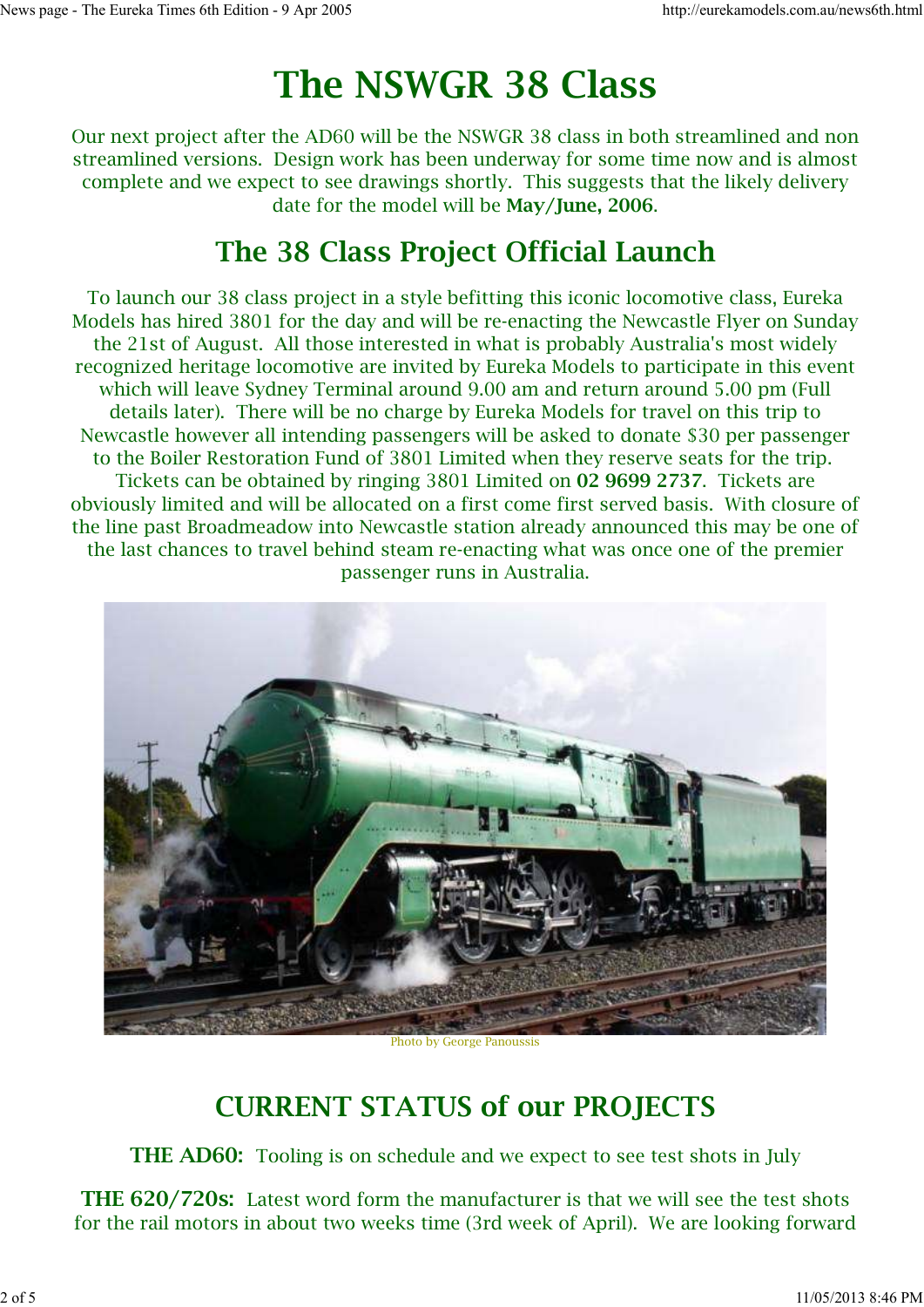to having something "in our hands" at long last and will get some photographs up on the web site as soon as we can. Allowing two–three weeks for painting the models should be back with the manufacturer in mid-May. Assuming that no modifications are required mid-June should see production for a **mid-July delivery**

#### **SOUND**

As previously announced QSI sound will be available in both the 620/720 rail motors and the AD60 and of course sound will be a feature of the 38 class. Sound will probably be a new experience for most Australian prototype modellers. We here at Eureka Models are no exception so we have obtained for testing the most recent steam offering from Broadway Limited Imports which has the latest QSI sound system installed. This is the same type of system that will be used in the 38s, 620/720 rail motors and the AD60, though of course, our versions will have authentic sound appropriate to our prototypes. With support from QSI we have been on a very steep learning curve and each newsletter we intend sharing some of our experiences with you and answering any questions that you might have on the QSI sound system. (keep those questions coming in folks) The QSI system allows for the operation of sound in both conventional DC and DCC mode. The chip senses what current is present on the track and responds accordingly.

**DCC:** Sound equiped locos are already fitted with a DCC chip and can be used on DCC systems without further modification. DCC users get the added bonus of full control of all sound functions.

**Analog:** Conventional 12v DC power packs with a standard reversing switch will be sufficient for analog operation. The QSI sound chip requires a minimum amount of voltage to operate the electronics. Under analog operation therefore when the power pack is at full off in a block then the locomotive and sound system will not function. To activate the sound system the throttle is turned up slowly until locomotive functions such as air compressors, engine idling etc can be heard. The locomotive will not move because the motor is under the control of the QSI chip and the response to the throttle is slower and more like a prototype locomotive. More throttle will see the sound of the engine (chuff or diesel rumble) increase as the locomotive slowly moves off.

 Under both modes of control the sound of the locomotive is linked to the back EMF of the motor. This provides synchronisation of the sound to the work that the engine is performing. The sound of our BLI Niagara labouring up a grade is quite spectacular. There is a full range of other sound features available all of which are controllable and adjustable.

Next edition we will have a look at some of these but one feature that should be mentioned to finish up this edition's look at the QSI sound system is the **Magnetic Wand.** A magnetic reed switch located in the locomotive body can be used to change the volume of the sound system or to reset the engine to factory defaults under both analog and DCC modes. The supplied Magnetic Wand is literally waved over the reed switch hidden in the locomotive to change the volume up or down on the locomotive. A most useful feature.

An added bonus for analog (standard 12v DC) users is that, since the DCC chip is part of the sound system, you can run your sound equipped locos on a mate's DCC system. A value for money way of trying out DCC if you are thinking of converting.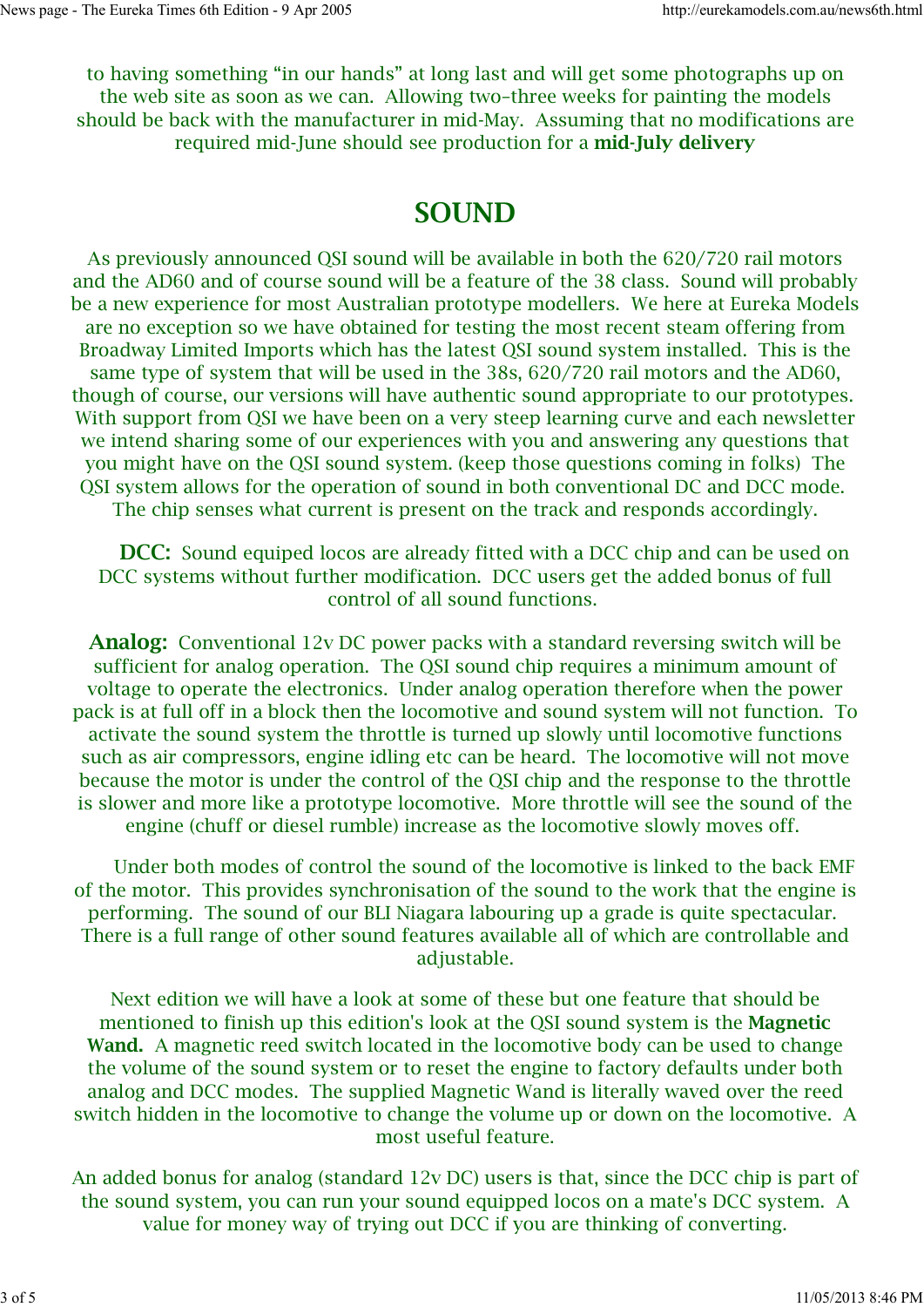#### **Numbers**

The updated list of proposed numbers for the 620/720 rail motors

| <b>Colour Scheme Set Numbers</b> |                                             |
|----------------------------------|---------------------------------------------|
| <b>Tuscan Red</b>                | 622/722, 624/724, 626/726, 627/727, 628/728 |
| <b>Indian Red</b>                | 621/721, 622/722                            |
| <b>Reverse</b>                   | 623/723, 624/724                            |
| Candy                            | 625/725, 626/726                            |

We will be producing a limited number of un-numbered rail motors. (There will be no extra charge for un-numbering sets ;-.)

Numbers for the AD60 will be announced in the next newsletter. There will be four numbers in addition to the four of the preserved engines already announced.

## **"I think that we can all agree that the past is over"**

??????????

If the annual Australian Indoor Tautology Pennant was still being contested this statement would have to be up there with the leading contenders for the pennant although Alex Buzo may have ruled this entrant ineligible due to the fact that it was uttered by a non Australian. Who said it??? Well, it would be nice to announce that the neatest correct entry will win a magnificent prize but the answer is so obvious that we have had to declare it a no-contest. Speaking of the past, the early editions of "The Eureka Times" can now be found in our archive. Thanks to those who were able to furnish us with electronic copies of past issues.

#### **Next Issue**

The next edition is planned for a mid-May release.

It may or may not contain the following:

Photos of the test shots of the 620/720 rail motors. Numbers for the AD60. More on sound.

*"But wait, there's more"* More announcements that is, but you will have to wait until the next edition......

## **Postage and delivery**